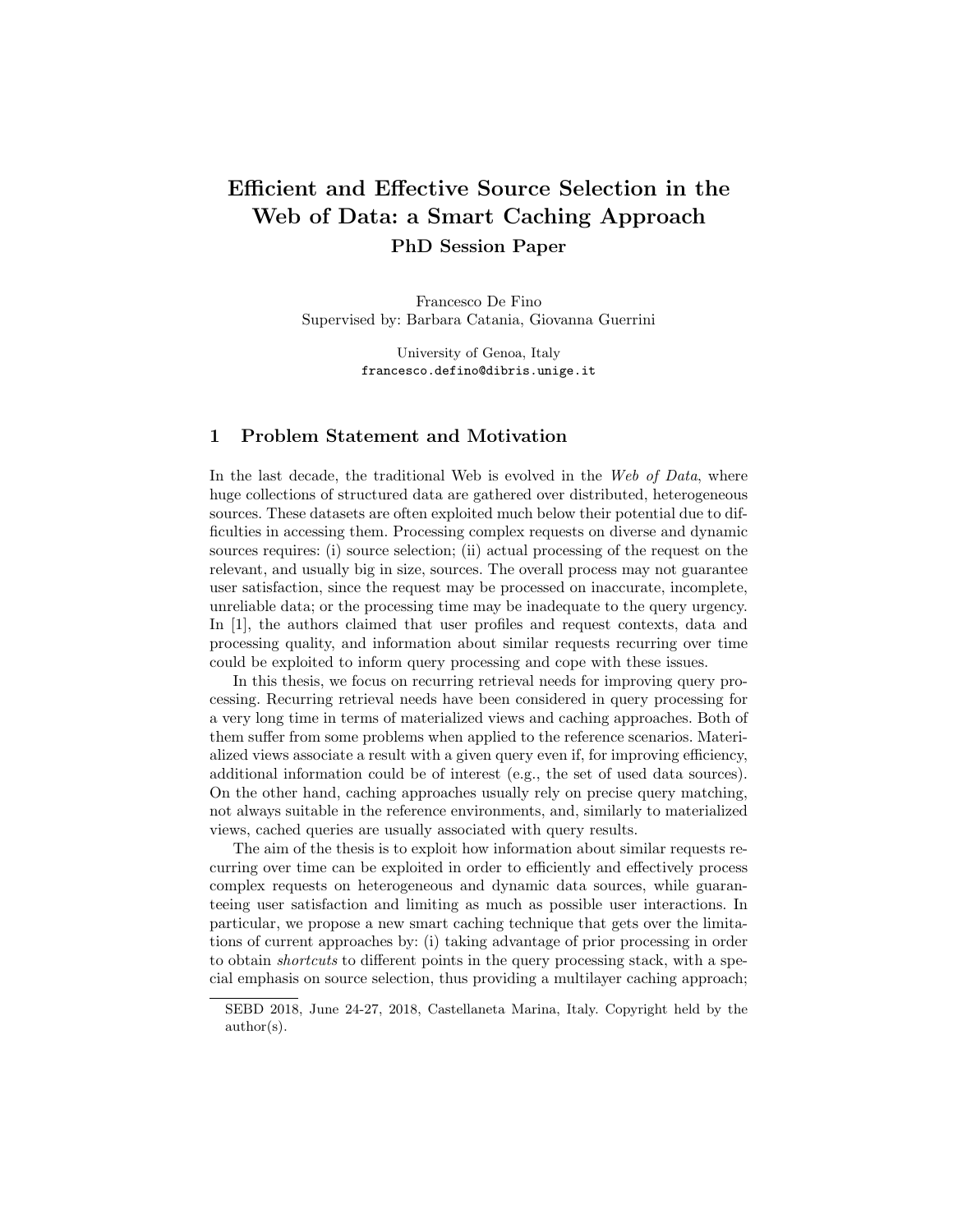(ii) relying on relaxed matches; (iii) providing a human-in-the-loop solution by which user feedback as well as query and data contexts are taken into account in cache management.

We claim that the proposed approach could be quite effective in processing complex requests on diverse and dynamic sources. Indeed, by maintaining not only query results but also more general processing information collected during processing, like the set of selected sources, in distinct but related caches, we will be able to cope with the trade-off between data dynamicity and accuracy of the result. By exploiting relaxation, performance can also be improved, since the number of cache hits will increase. Relaxation, as well as the adoption of a human-in-the-loop solution, can finally increase user satisfaction, in terms of both quality of data (accuracy and completeness of the result) and quality of service (execution time).

Our smart cache approach is also quite innovative: as far as we know, no multilayer caching approach, taking into account source selection, has been proposed so far. The exploitation of relaxation and human-in-the-loop features in cache management is also quite original, moving to a traditional physical task features that are typical of higher level processing steps.

The proposed approach is an instantiation of the framework proposed in [2,3] in the context of Linked Data but we claim it can be easily extended to other graph-based contexts. Data sources correspond to RDF data sources<sup>1</sup> and queries are represented in SPARQL.

## 2 A Relaxed Caching Approach for Source Selection

We first introduce the reference architecture for source selection caching we rely on in the overall multilayer approach. Then, a preliminary proposal for relaxed cache matches is discussed.



Fig. 1. Query processing architecture

 $^{\rm 1}$  A RDF set of triples available on the Web.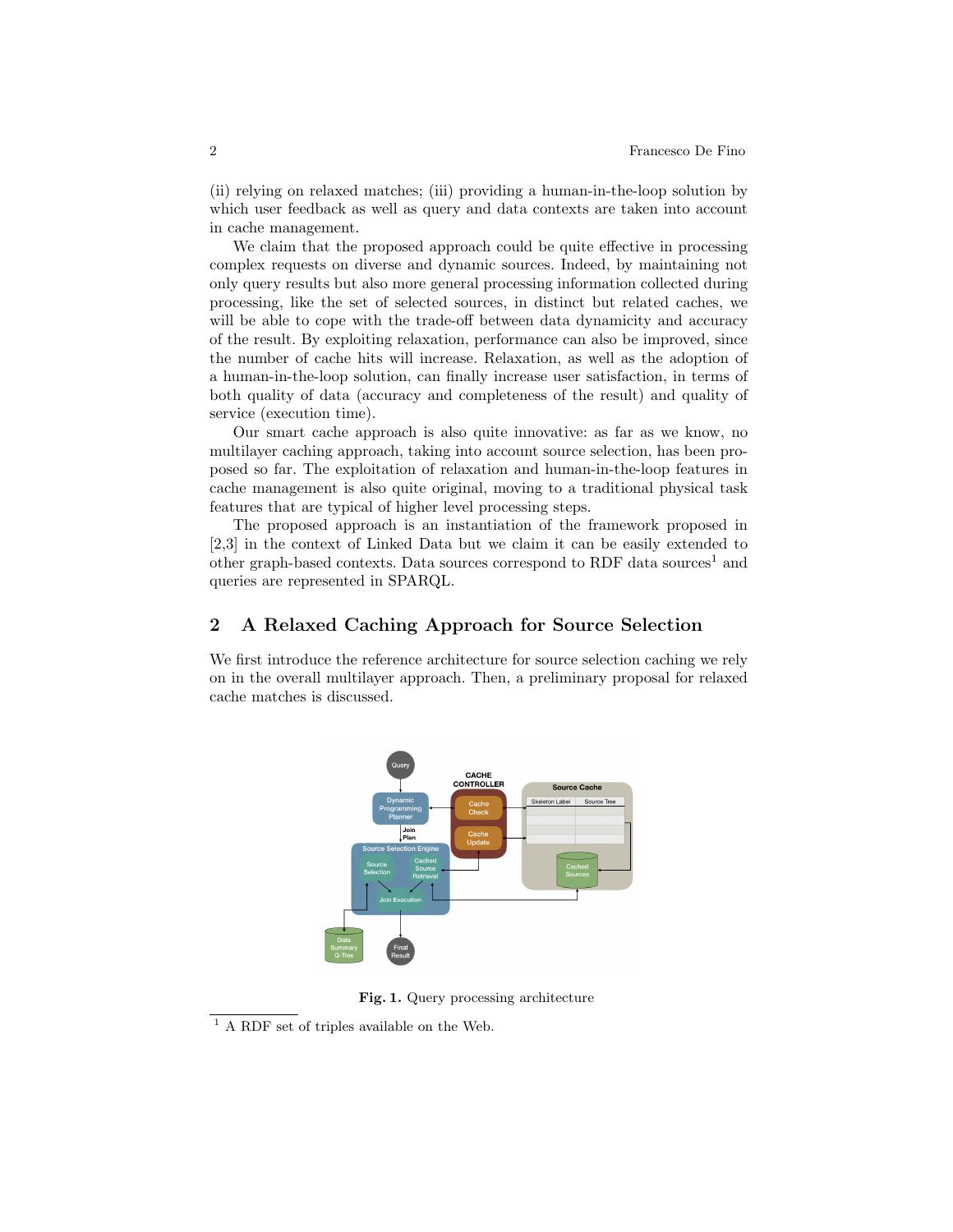Reference architecture. We extend the caching framework for RDF data and SPARQL queries in [6] to deal with source selection. It represents query graphs through canonical labels generated by a variation of the Bliss algorithm [5].

Fig. 1 shows the resulting reference architecture. Given a query Q as input, the Dynamic Programming Planner module, from [6], identifies the best query plan relying on a dynamic programming approach. Query plan components correspond to connected subgraphs of Q, whose results have then to be joined for generating the final result. For each connected subgraph, a cache look up is performed; if no match is found, the subgraph will be executed by a traditional graph query processing engine. The cost model takes into account the cost for the cache look up and the cost for traditional graph query execution.

In order to design a cache for source selection, we first modified the cache module with the aim of associating sets of source identifiers, instead of sets of data items, to cached queries. All cached queries sharing a common structure (called skeleton) are cached together, relying on a tree structure. The processing engine has then been modified to cope with source selection execution. To this aim, we relied on the index-based source selection approach proposed in [7] (but any other source selection technique can be used as well): a data summary, called QTree, is used to index available sources by representing triples as points in a three-dimensional space and source portions as hyper-rectangles in such a space. Preliminary results show that our smart caching framework outperforms the approach in [7] for different types of recurring SPARQL queries.

Relaxation. Exact matching can represent a limitation to fully exploit caching potential in speeding up source selection. If cached queries represent recurrent requests, exact matching precludes the planner to choose entries that are similar but not exactly equal to the current user request. For this reason, we propose to extend our smart caching approach with query relaxation to fully exploit the cache. The idea is to exploit a reference ontology  $\mathcal O$  expressed by RDFS [4] and to consider relaxed matches w.r.t. the ontology. As a starting point, we consider  $\mathcal O$  as a predicate taxonomy, i.e., a taxonomy in which predicates are related by a rdfs:subPropertyOf relationship.

The problem is now the following: given a query  $Q$  and  $n$  cached queries  $Q_1,...,Q_n$ , find  $\overline{Q} \in \{Q_1,...,Q_n\}$  such that  $\overline{Q}$  generalizes  $Q$  and it has the minimum relaxation cost  $relax \mathcal{L}$  from Q, i.e.,  $relax \mathcal{L}(Q, \overline{Q}) = min_{i=1}^n relax \mathcal{L}(Q, Q_i)$ . The relaxation cost is defined on query canonical representations.  $relax \mathcal{L}(Q_1, Q_2)$  returns  $\infty$  if  $Q_2$  does not generalize  $Q_1$  (i.e., it is not possible to find in  $Q_2$ , for each triple pattern in  $Q_1$ , a triple pattern with a more general predicate, according to the taxonomy  $\mathcal{O}$ , and with the same subject and object). Otherwise, the returned value depends on how "far" is each triple pattern in  $Q_2$  from the corresponding one in  $Q_1$ . Distance is defined in terms of the path length between predicates in the taxonomy  $\mathcal{O}$ .

In order to efficiently select query  $\overline{Q}$  as described above, we assume that cached queries are indexed by a tree, where each node corresponds to a query triple pattern and each path from the root to a leaf corresponds to a cached